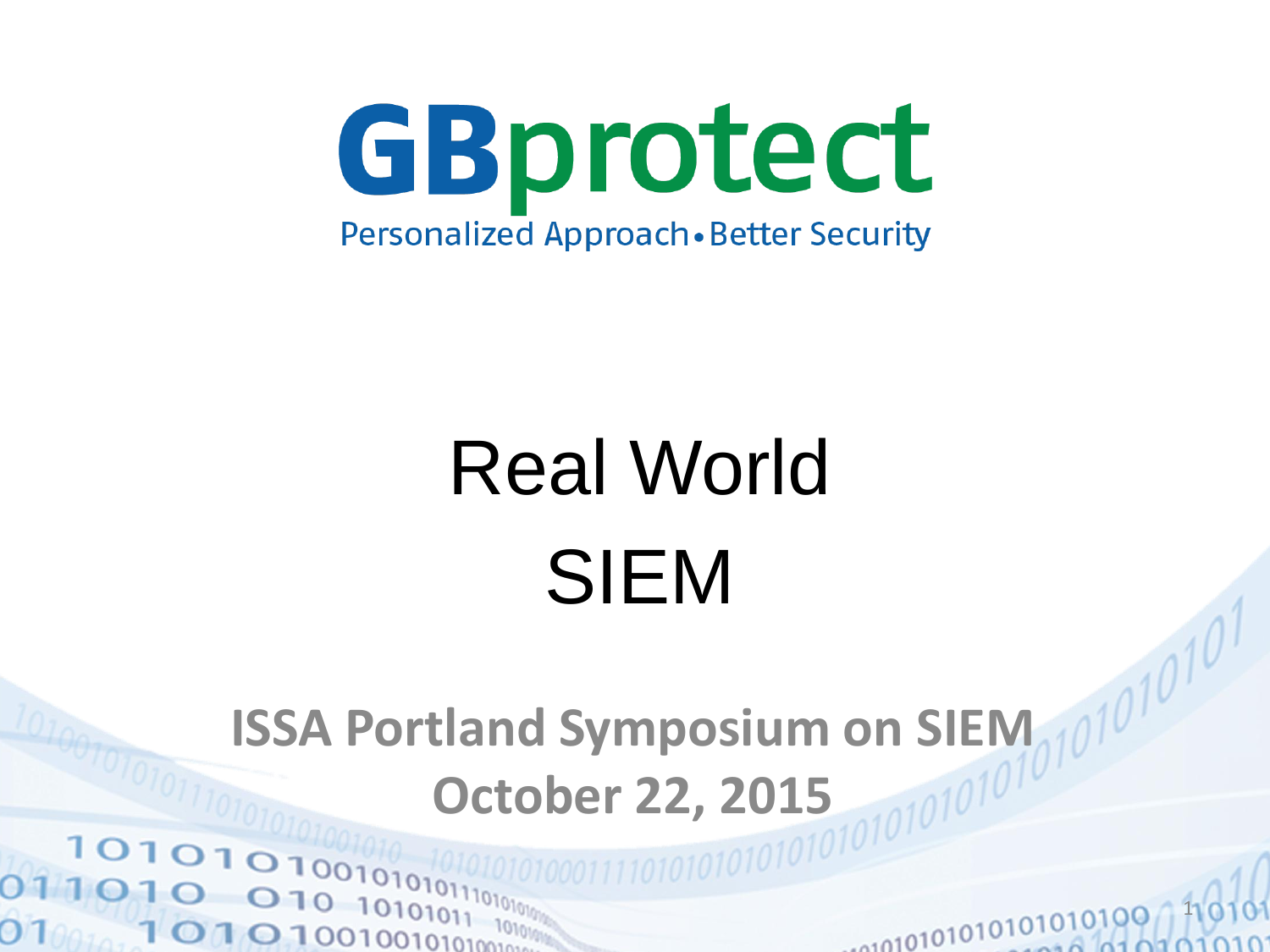### **Speaker Bios**

- **Todd Reder** is a Solutions Engineer with GBprotect. Over the past nine years, Todd has progressed from handling escalations as an operator, conducting client security reviews as an analyst, and on to his current role which includes platform management, client turn up, and consulting engagements. His SIEM experience includes management and day to day operations of ArcSight, LogRhythm, Splunk, QRadar, LogLogic, and enVision. Todd is a Splunk Certified Architect and LogRhythm LCSE.
- **Andrew Riley** is VP of Security Solutions at GBprotect with responsibility for Sales Engineering, Professional Services, and Product Development. Mr. Riley has close to 25 years of IT experience and has held a focus on information security since the late 1990's. Andrew holds CISSP, C|CISO, and HCISPP certifications and is a former Portland ISSA Chapter president.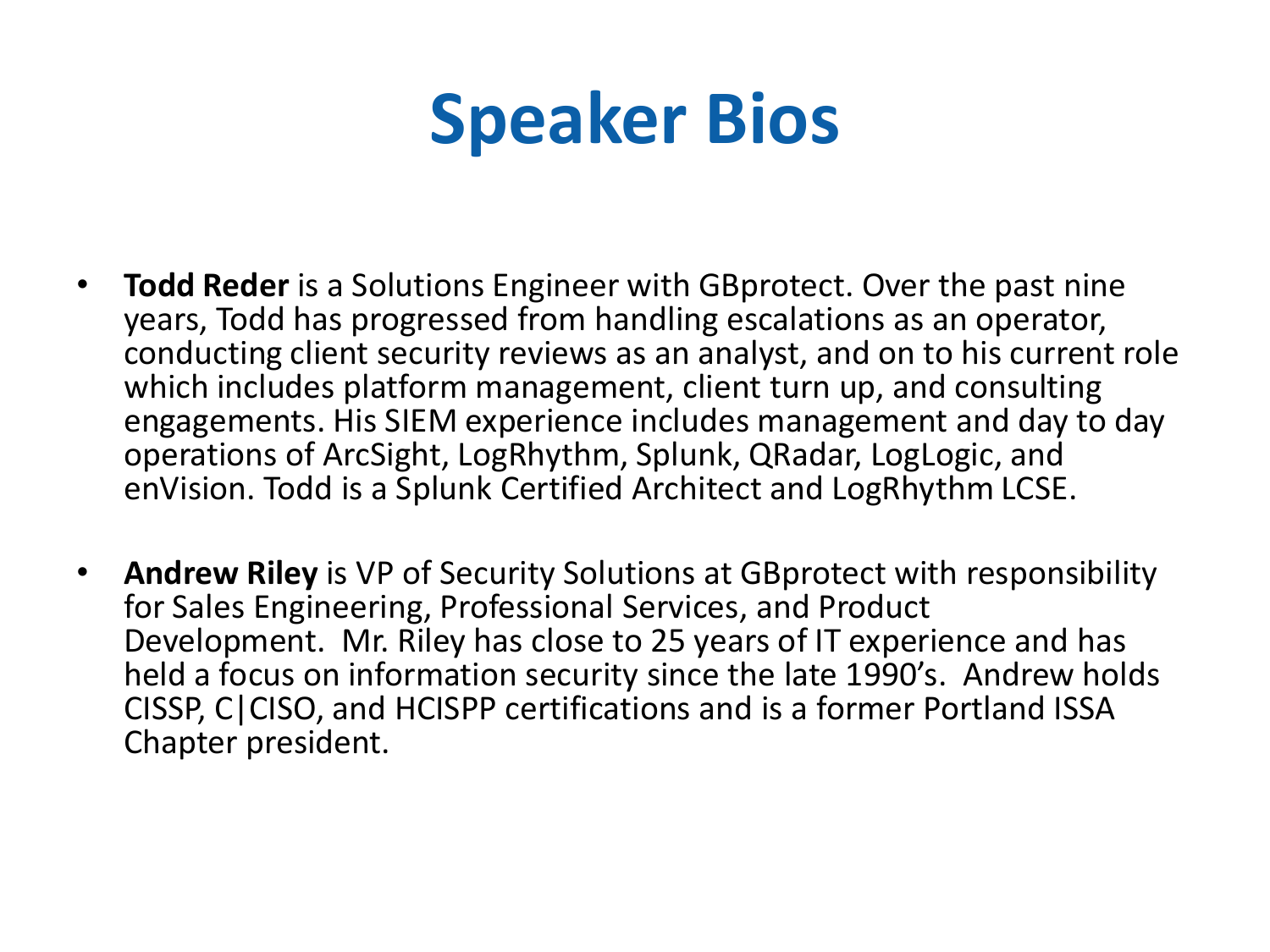# **Company Overview**

Highly focused managed security service provider delivering next-generation security management services

#### Security Operations • Strategic Consulting •

#### Application Security

"GBprotect consistently provides a superior level of service compared to traditional MSSPs. Their intimacy with our network and operations is incredibly valuable." -- Information Security Director, Financial Institution

- Flexible high-touch specialty managed security services
- US-based global service provider
- Manage security events for over 20,000 devices in 18 countries
- 12 year history of growth and profitability
- Industry leading customer retention
- Focused exclusively on information security services

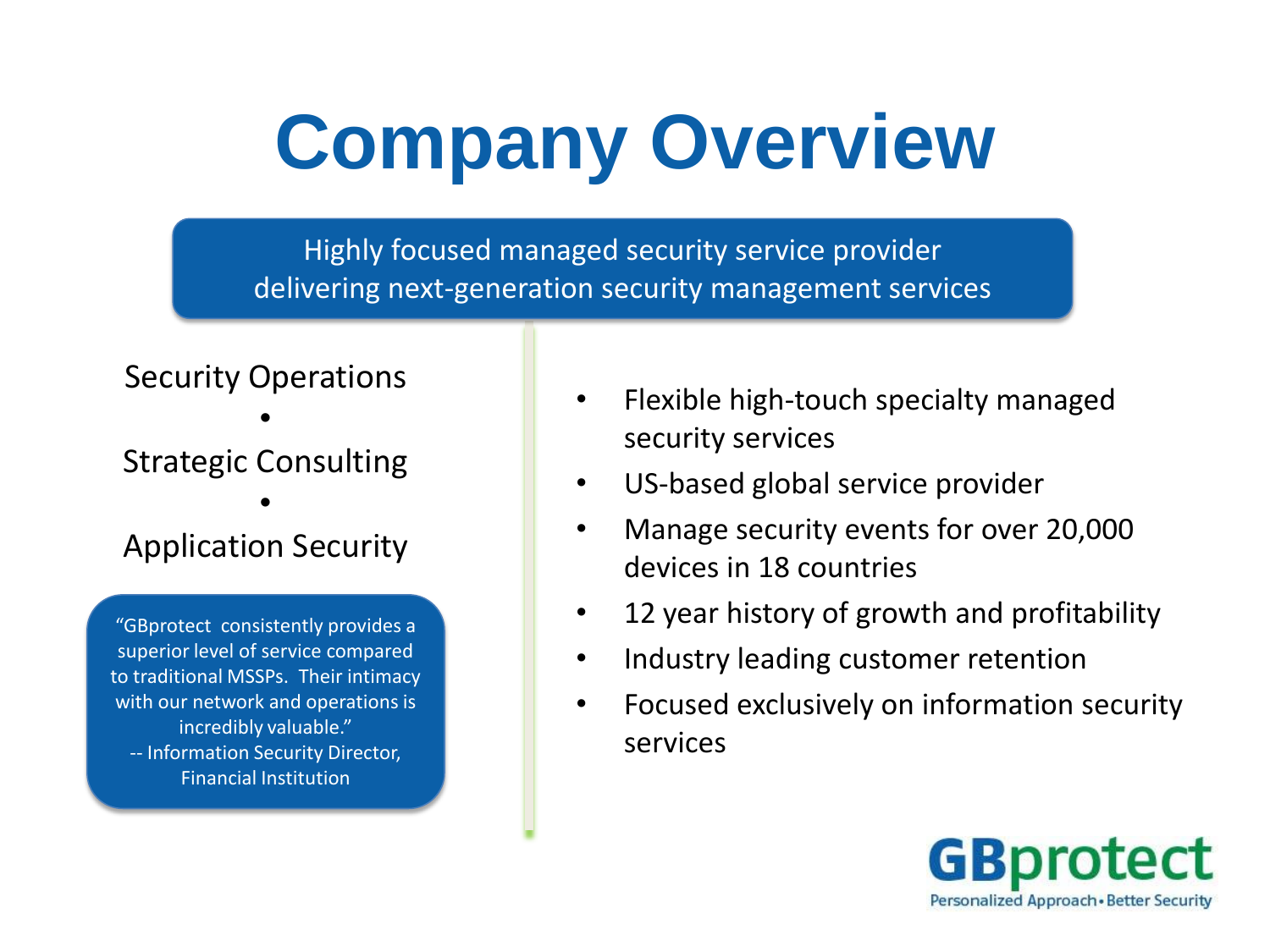### **GBprotect SIEM Context**

- Core platform is ArcSight ESM and Logger (Partner since 2002)
- Providing full management for client deployments of:
	- –QRadar
	- –LogRhythm
	- –LogLogic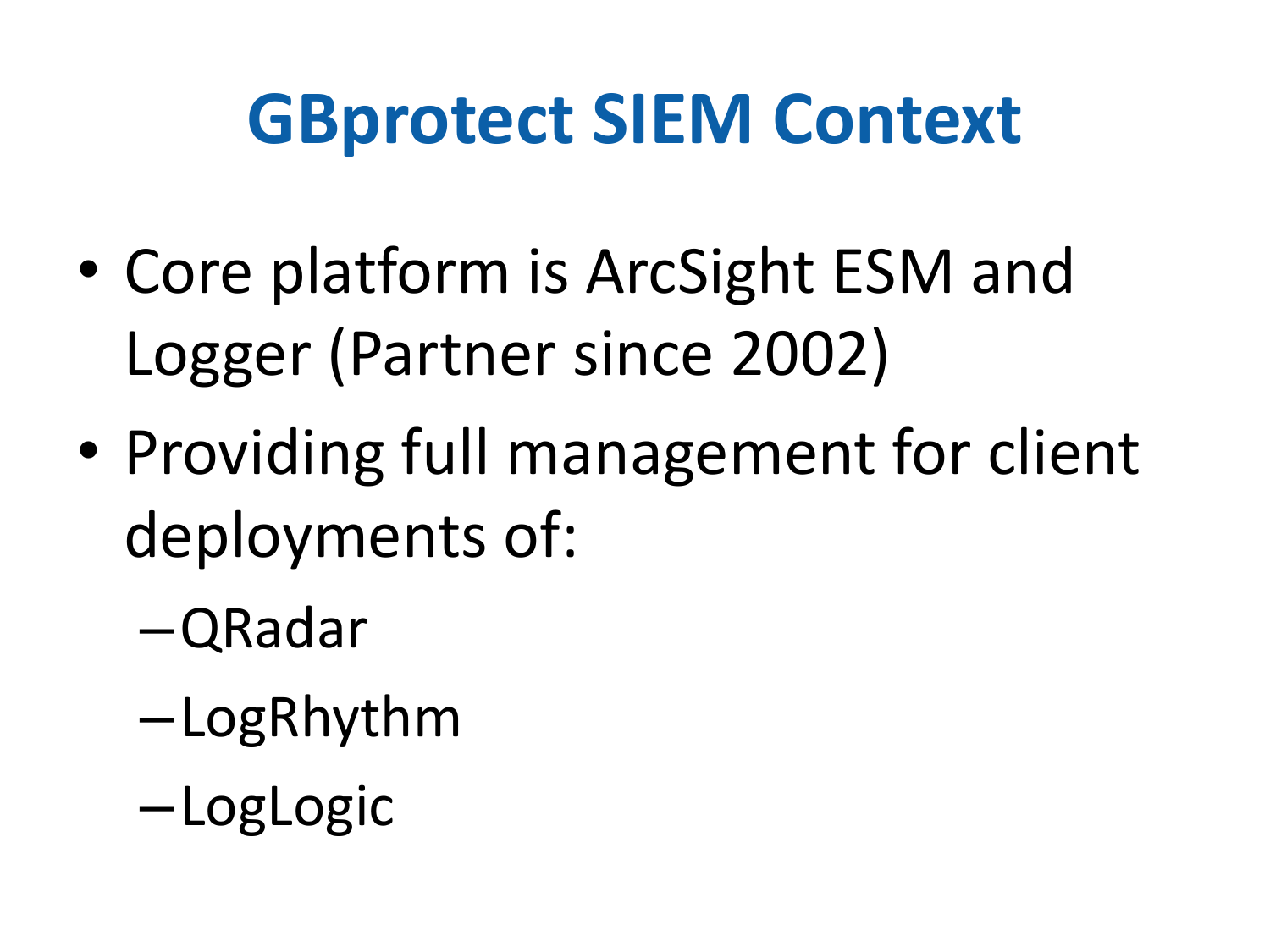# **SIEM Made Simple?**

- SIEM technology is powerful and evolving
- Most people are cooking with a partial recipe
- To get from concept to business value…Here are some of the missing pages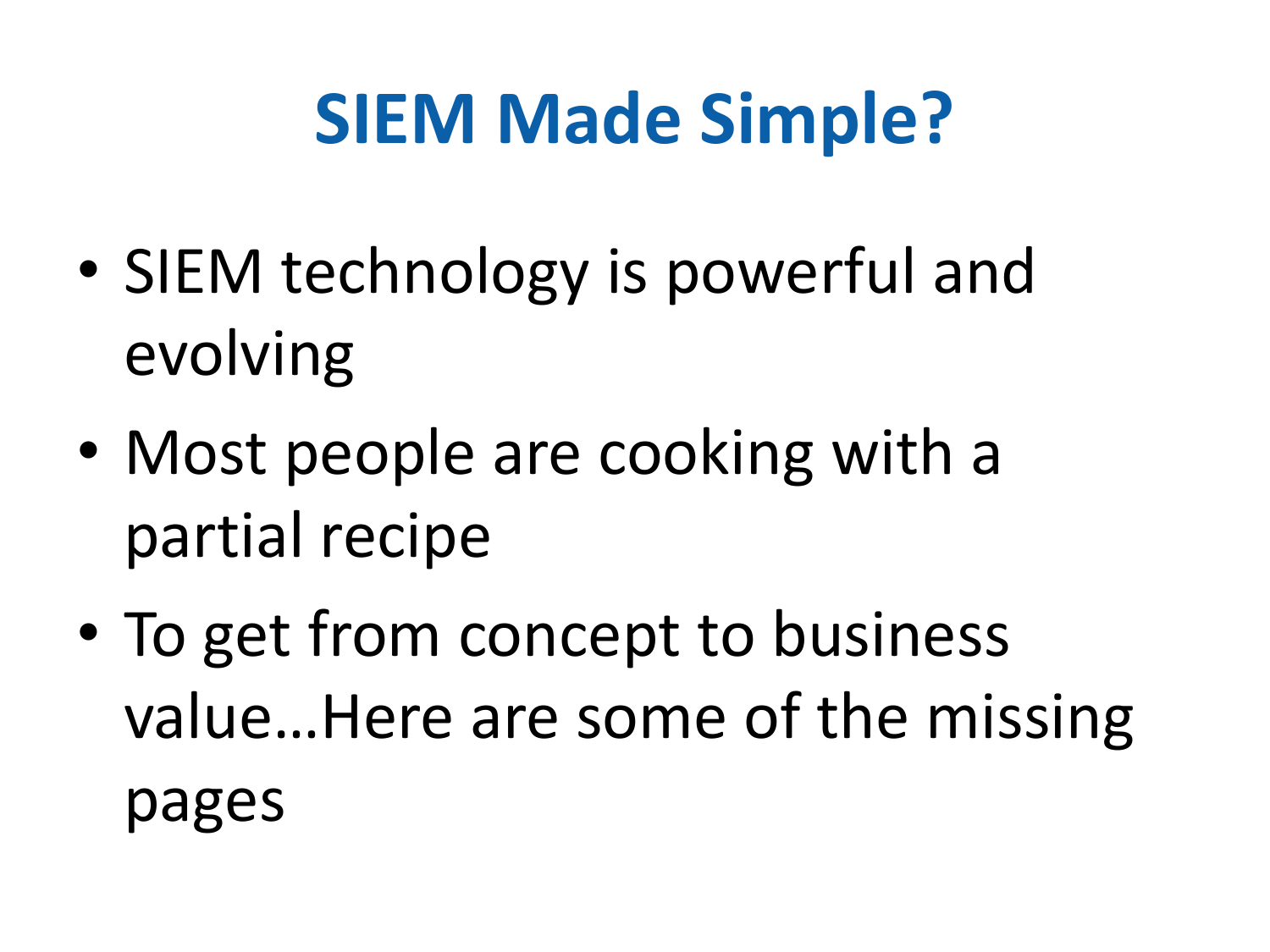# **Identifying Purpose**

- What are we trying to accomplish with the SIEM?'
	- Compliance? Security? Business Insight?
- By knowing our purpose we can start defining the specific use cases that will help us meet those goals.
- Defining use cases should be a team sport.
- What's built in?
- Other sources
	- vendor forums, update and vulnerability notifications, industry sites, and conferences.
- Who are the consumers of SIEM alerts and reports?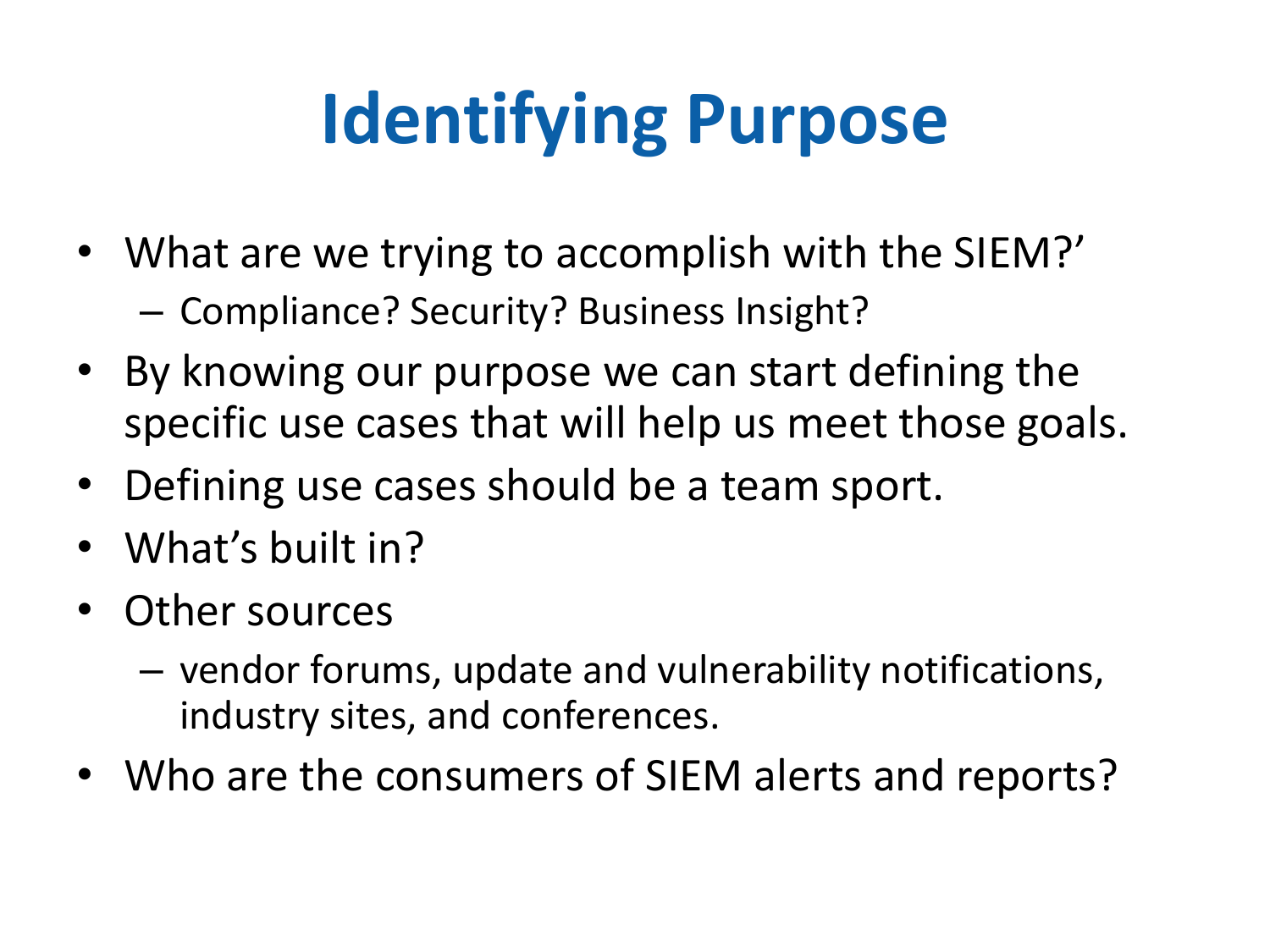# **6 Security Event Management Elements**

#### • Focus:

- Perform event evaluation & escalation
	- Not all events are evaluated
	- Need to capture, normalize and highlight meaningful or potentially suspect events

#### • Goal:

- Produce actionable events that can be escalated & reported on
- Understand the differences between "Traffic & Audit" Events
- Define "Actionable" event criteria to meet the objectives of your business

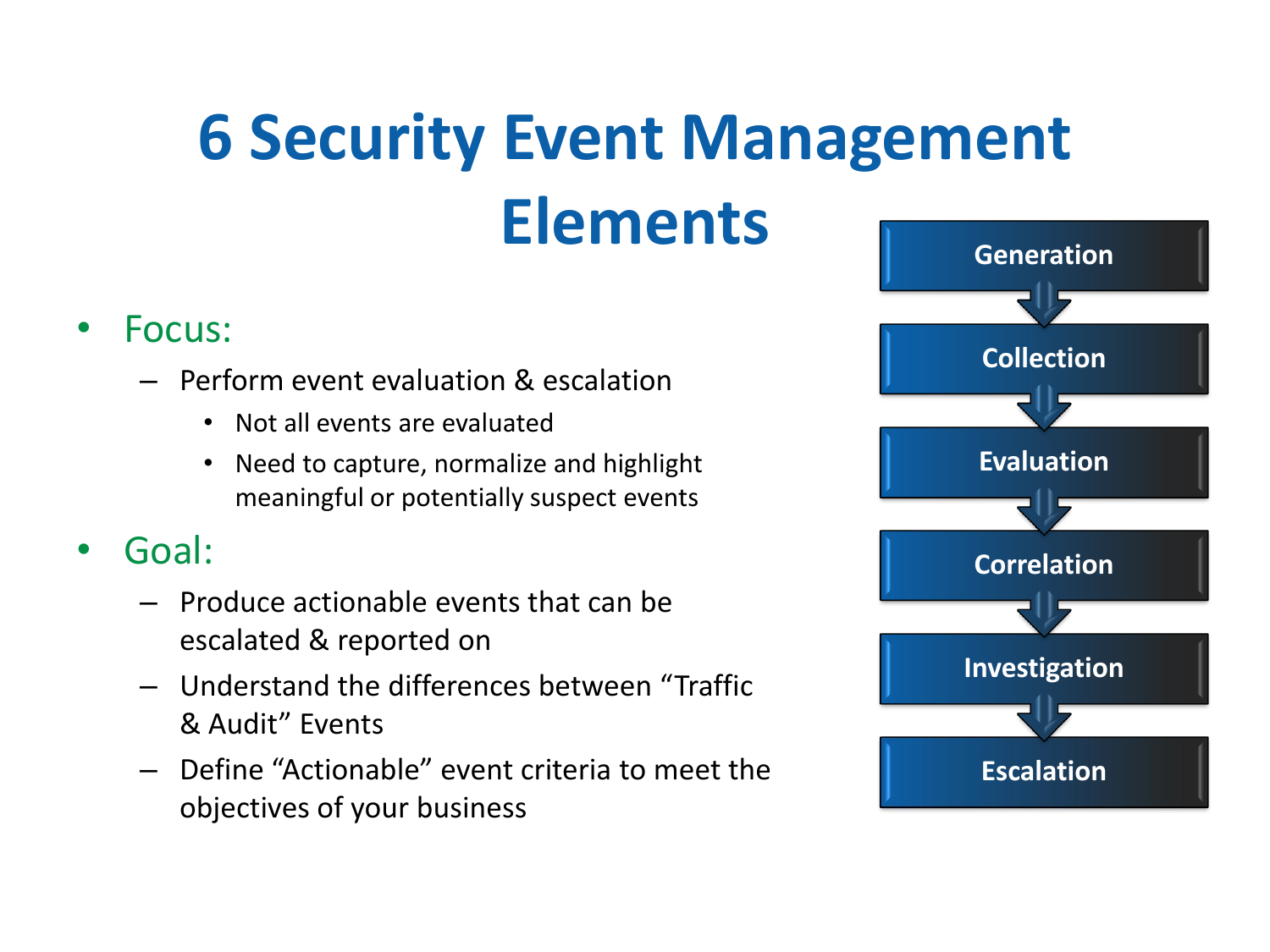# **Event Generation**

- Select Event Sources that support use cases
- Create a source inventory
- Log source supported by SIEM vendor?
- Log generation options:
	- general log level that is applied globally, individual log settings per rule, or a hierarchy based policy system?
- Log format options: static or customizable?
- Log output options: Syslog? API? File?
- Log configuration options:
	- manual configuration
	- automated via scripting or policy management?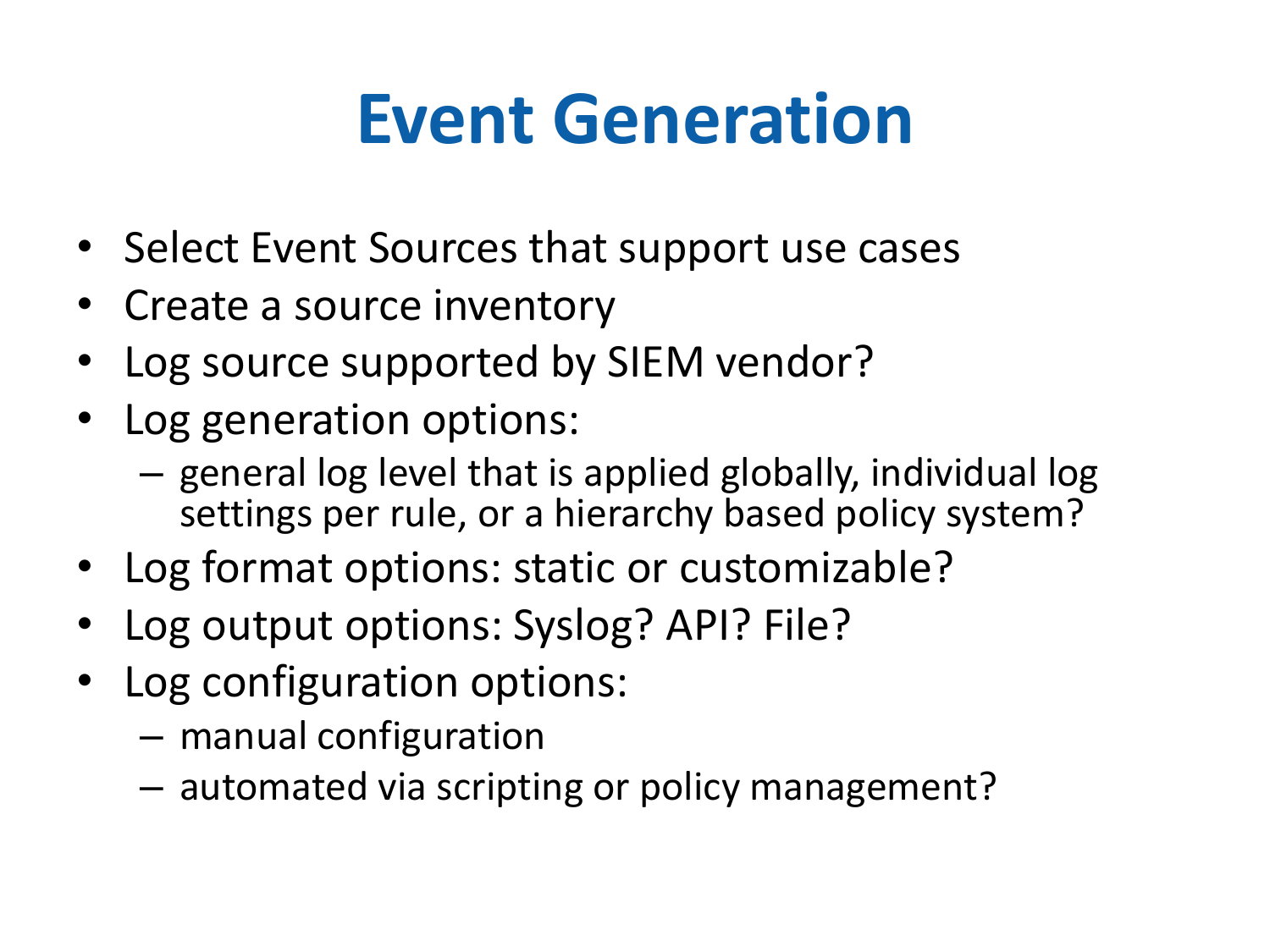# **Event Collection**

- Two main types
	- Agent
	- Agentless
- Agent Resource considerations
- Parsing, filters, and aggregation
- Processing limits
- Communication protocols
- Documentation is key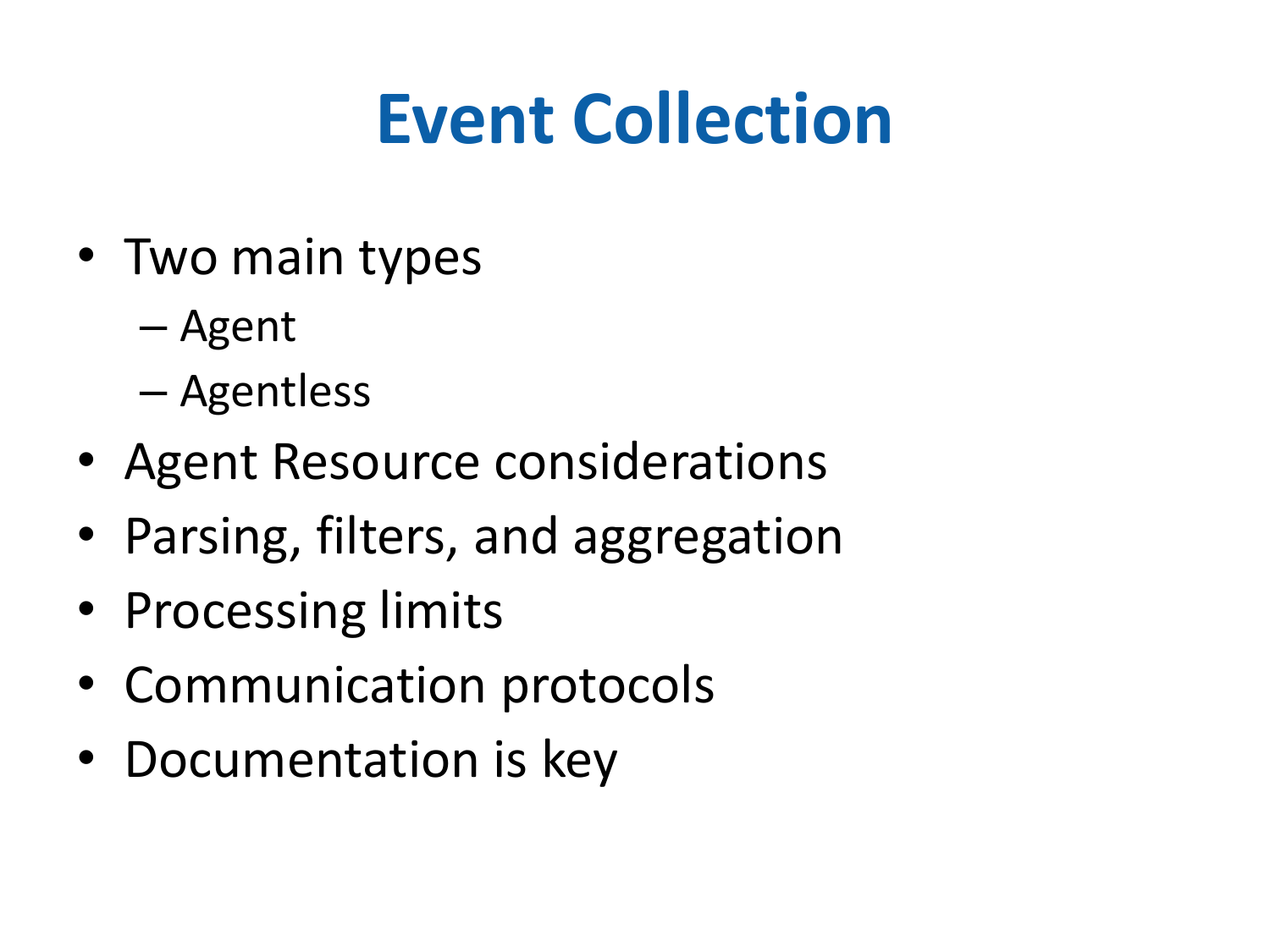# **Event Evaluation**

- Source Acceptance.
- Network and Asset Model
- Use case resources, rules, lists, reports, dashboards, etc.,
	- Try to build resources with efficiency, simplicity, and reusability in mind.
	- Test event streams
		- Live data
		- Generated data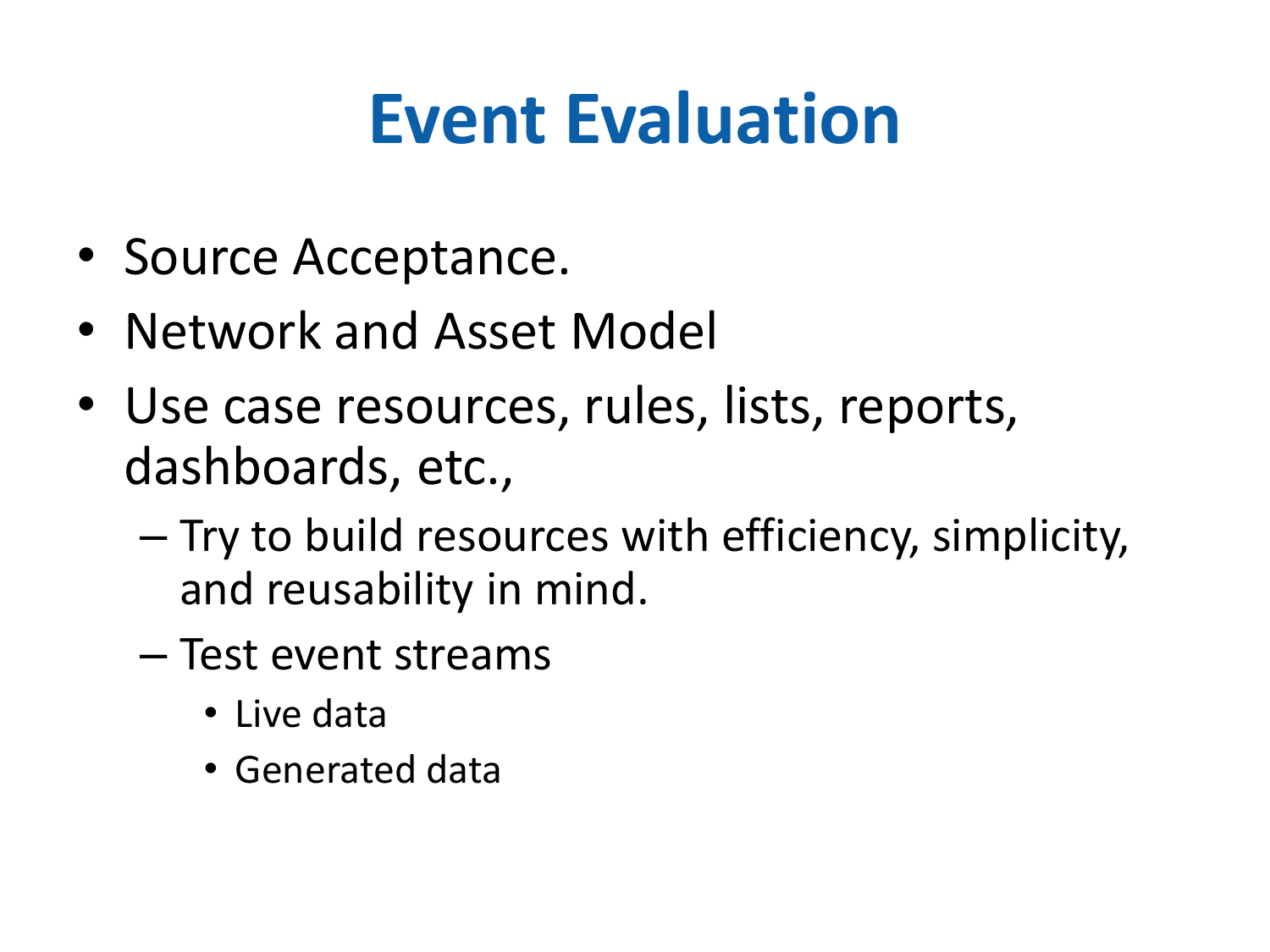# **Event Correlation**

- Manual likely precedes automatic
	- Capture analyst input
- Time Based
- Frequency Based
- Use Case Specific
	- Host AV detection followed by firewall threat detection involving the same host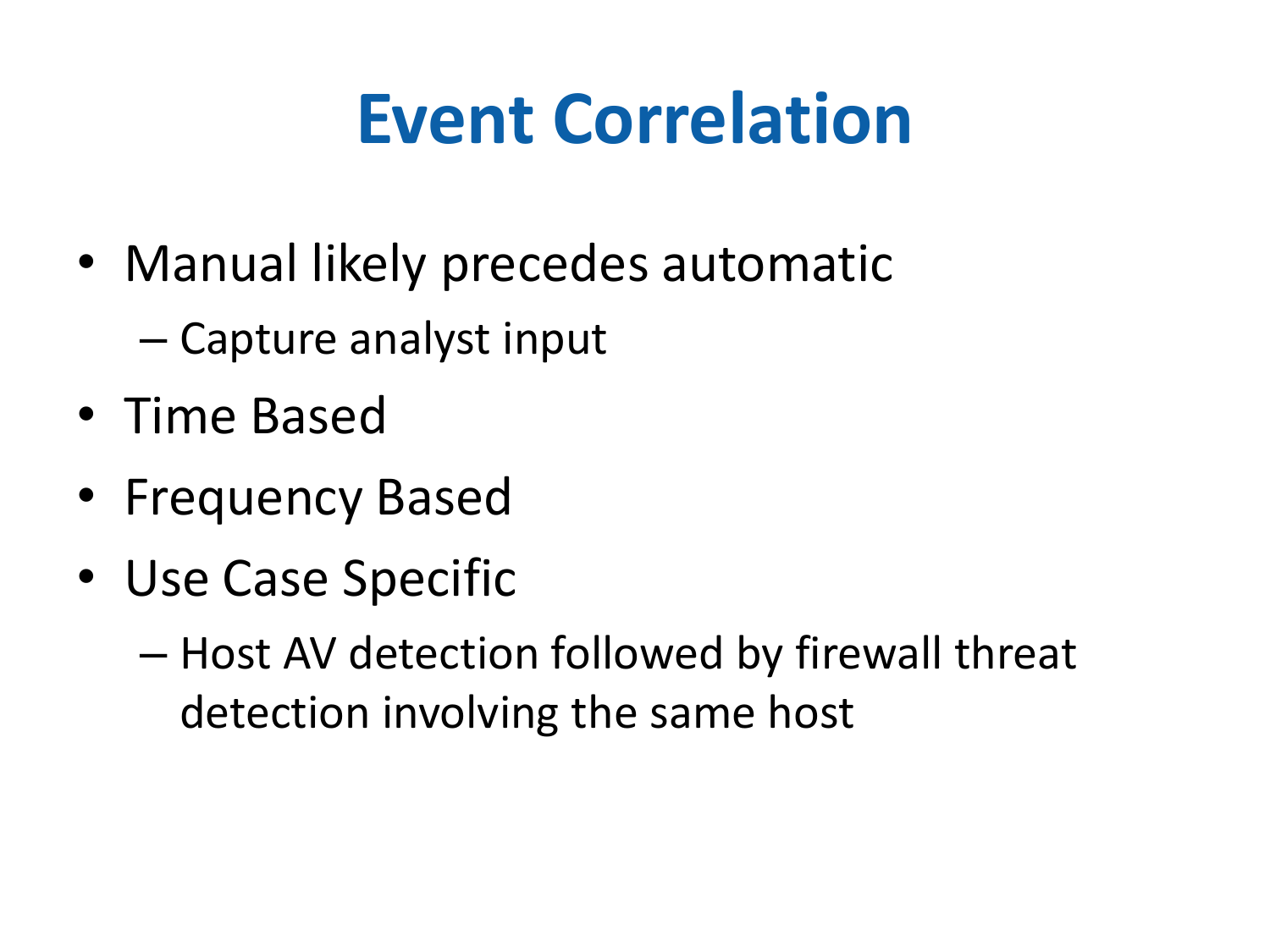# **Event Investigation**

- SIEM is a starting point
	- Normalization only covers PART of the story
- Source console investigation
- Third party intelligence
	- SANS
	- URLQuery.net
	- Virus Total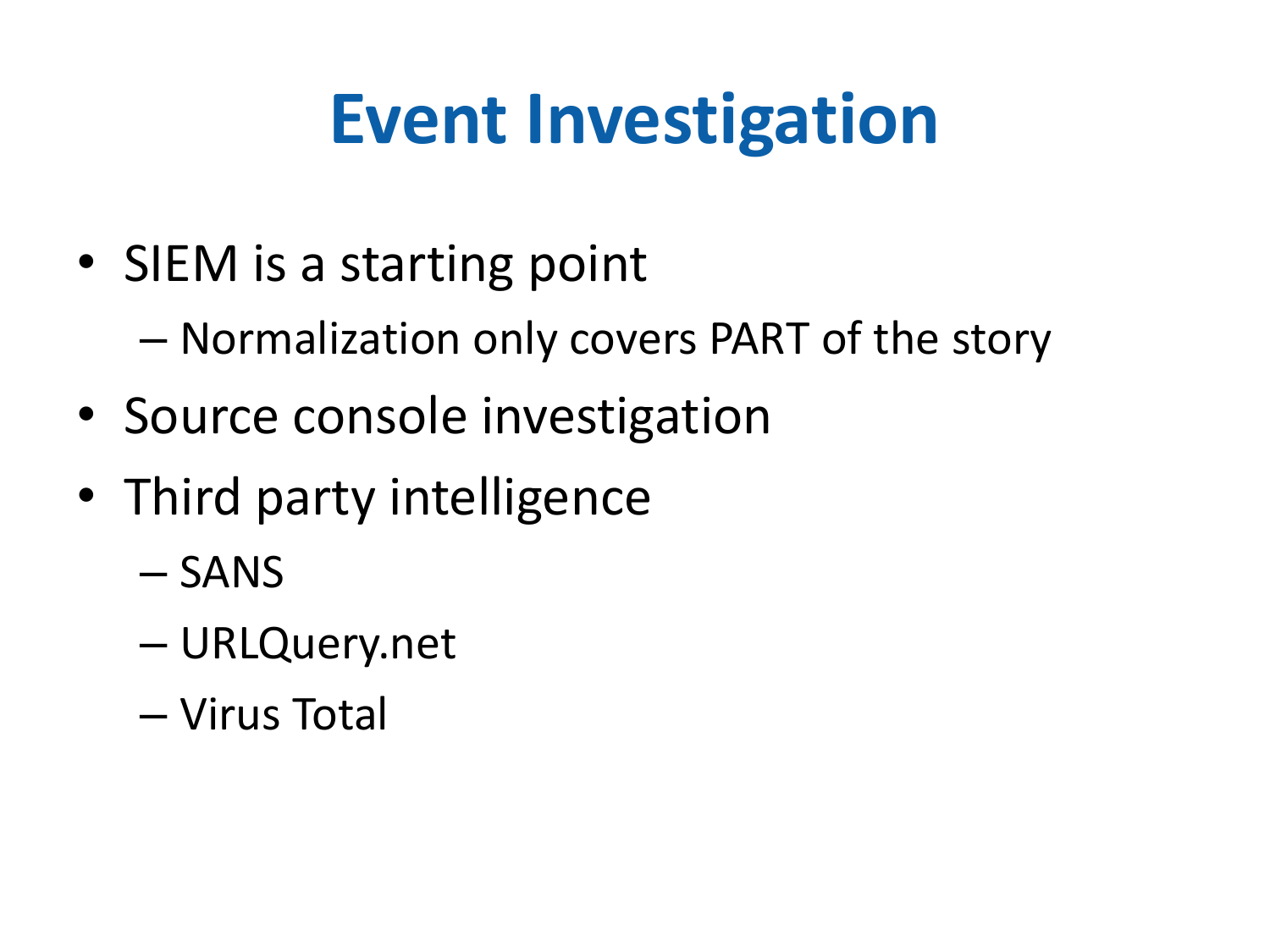### **Event Escalation**

- Single source for escalation information
- Provide detail, avoid information overload
- Ticketing
	- Tracks current incidents
	- Historical reference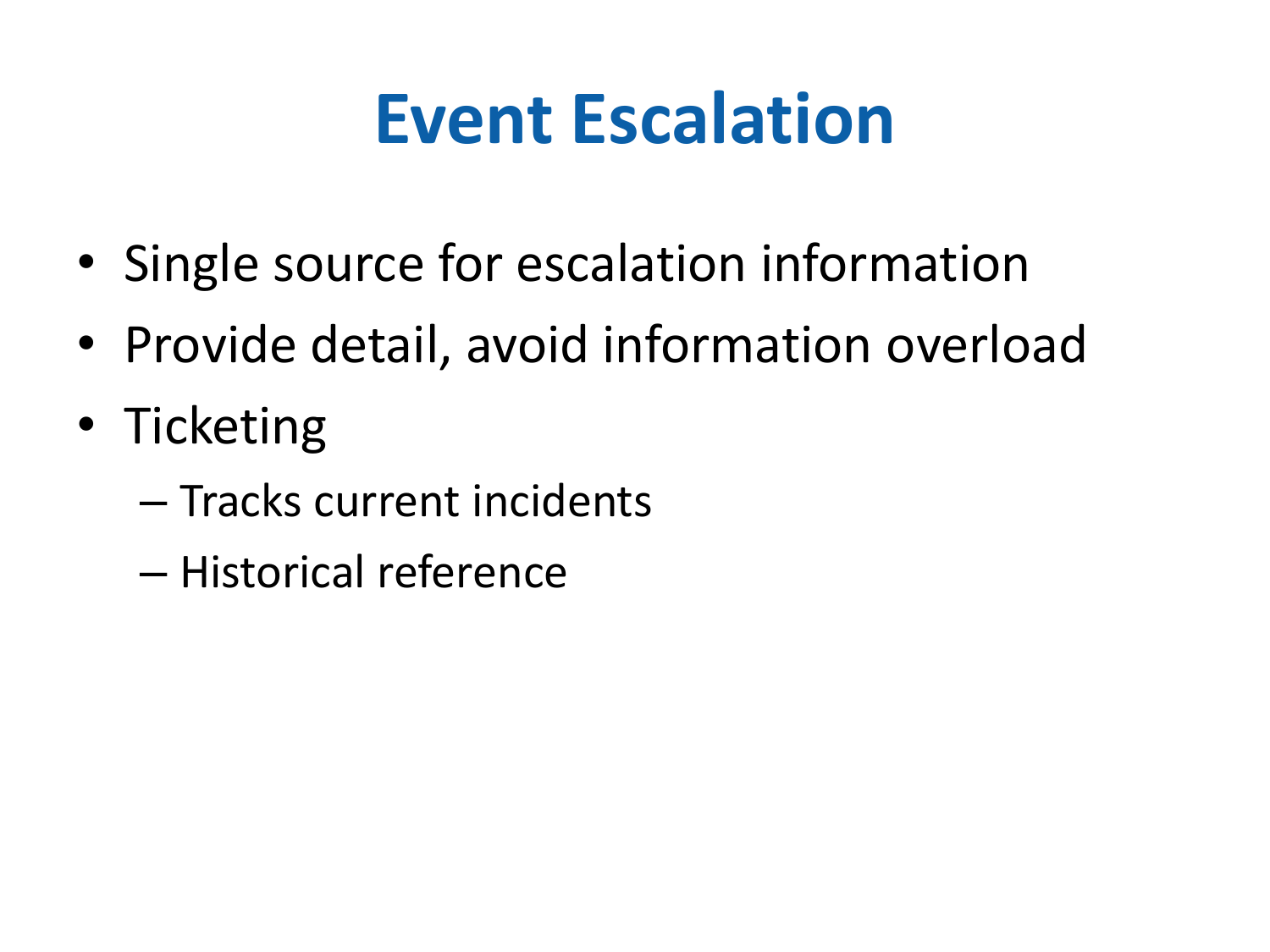# **Tips**

- **SIEMs fail in all kinds of ways from logs not parsing correctly to memory exhaustion and database halts.** 
	- **Schedule reviews of source configuration, collection, and monitoring resources.**
	- **Validate sources are reporting and agents are running, a SIEM can only function when it's receiving logs.**
	- **Reviewing log volume fluctuation and database usage over time can protect the platform against license violation and capacity issues.**
	- **Agents that are caching, report generation times, and SSL certificate expiration.**